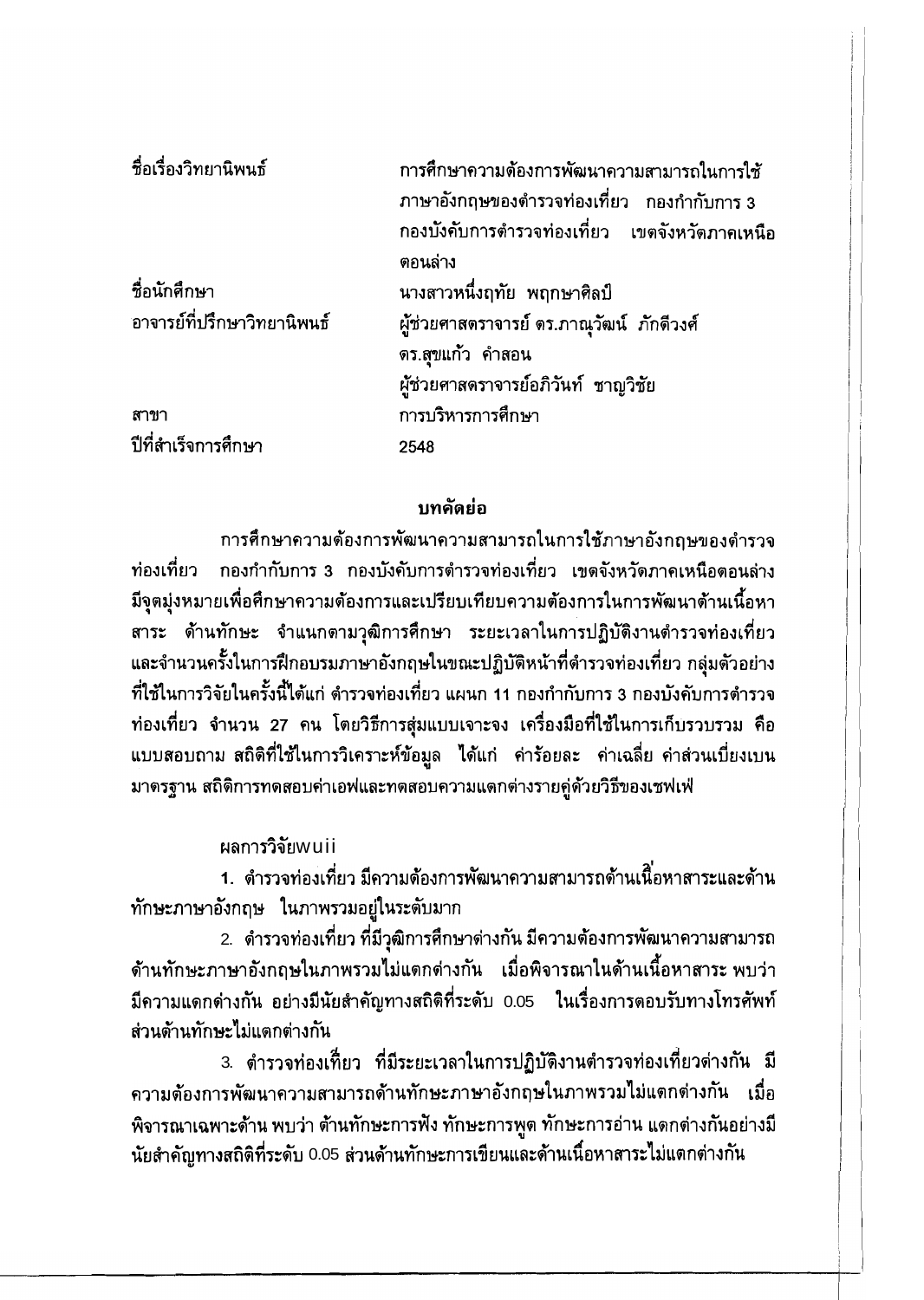4. ตำรวจท่องเที่ยว ที่ได้รับการฝึกอบรมภาษาอังกฤษในขณะปฏิบัติหน้าที่ตำรวจ ี่ท่องเที่ยวต่างกัน มีความต้องการพัฒนาความสามารถต้านทักษะภาษาอังกฤษในภาพรวม ไม่แตกต่างกัน เมื่อพิจารณาเฉพาะต้าน พบว่า ต้านทักษะการพูดแตกต่างกัน อย่างมีนัยสำคัญ ทางสถิติที่ระตับ 0.05 ส่วนต้านทักษะการฟัง ทักษะการอ่าน ทักษะการเขียน และต้านเนื้อหา สาระไม่แตกต่างกัน

5. หลักสูตรภาษาอังกฤษสำหรับดำรวจท่องเที่ยว ที่ได้รับการพัฒนาแล้วด้องมี <sub>ิ</sub> การเพิ่มเติมในเนื้อหาสำคัญหลายประการทั้ง 4 ทักษะ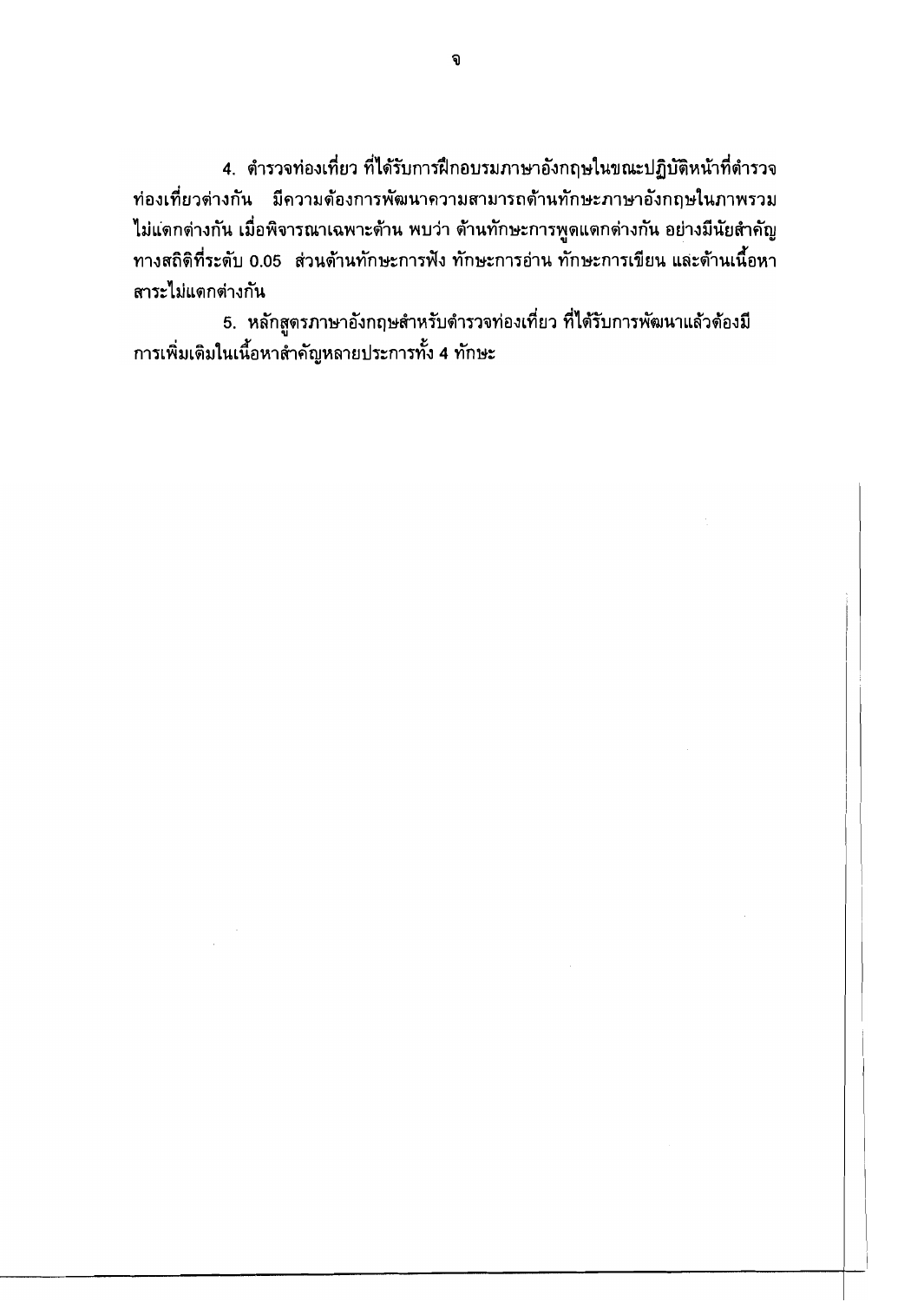Title THE STUDY OF NEEDS FOR THE DEVELOPMENT OF ENGLISH ABILITIES FOR TOURIST POLICE , SUB DIVISION 3 ,TOURIST POI-ICE DIVISION : THE LOWER NORTH REGION OF THAILAND Author Miss Nuengruethai Phrueksasin Advisors Asst. Prof. Dr.Phanuwat Pakdeewong Dr.Sukkaew Kamsorn Asst. Prof. Apivant Chanvichai Field Educational Admistration Year 2005

## **ABZiTRACT**

The objectives of this study were : to study the requirements of improving English contents and skills of tourist police ; and to compare English contents and skills according to educational backgrounds, tenure and English training experiences. The population of this research were twenty-seven tourist police of section 11, Sub-Division 3, Tourist Police Division in the lower north region of Thailand. The collected data was analyzed using percentage, mode, standard division, F-test and Scheffe's Medthod.

The Study reveals :

1. The Tourist Police highly required the development of their abilities in English contents and skills.

2. The Tourist Police with different educational background require no difference in the development of their overall English abilities.There is a significant difference in English contents with regards to answering phone call (at 0.05 level of significance, but not significantly different in English skills)

3. The Tourist Police with different working period requires no difference in the development of their overall English abilities. They required no difference in the development of their overall English abilities and English contents. As for English skills, they also require no difference in writing at 0.05 level of significance. However, there is a significant difference in listening, speaking, and reading.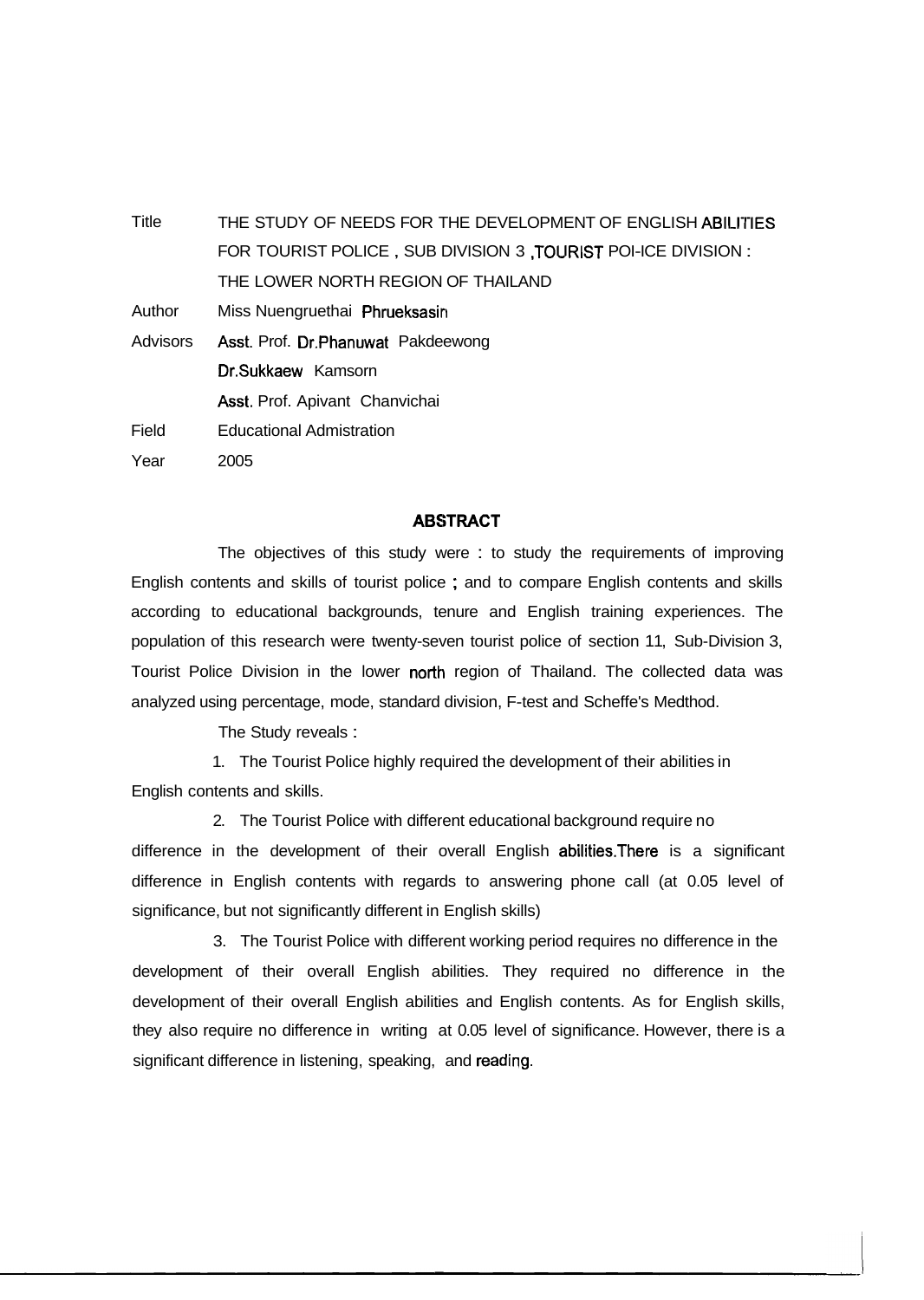4. The tourist police, who underwent different English lessons during their Tenure, require no difference in the development of their overall English abilities. They also require no difference in English contents. As for English skills, there is a significant difference in speaking at 0.05, but no difference in listening, reading, and writing.

5. The English contents, that have already been developed, will be developed, have to include the important contents of four skills.